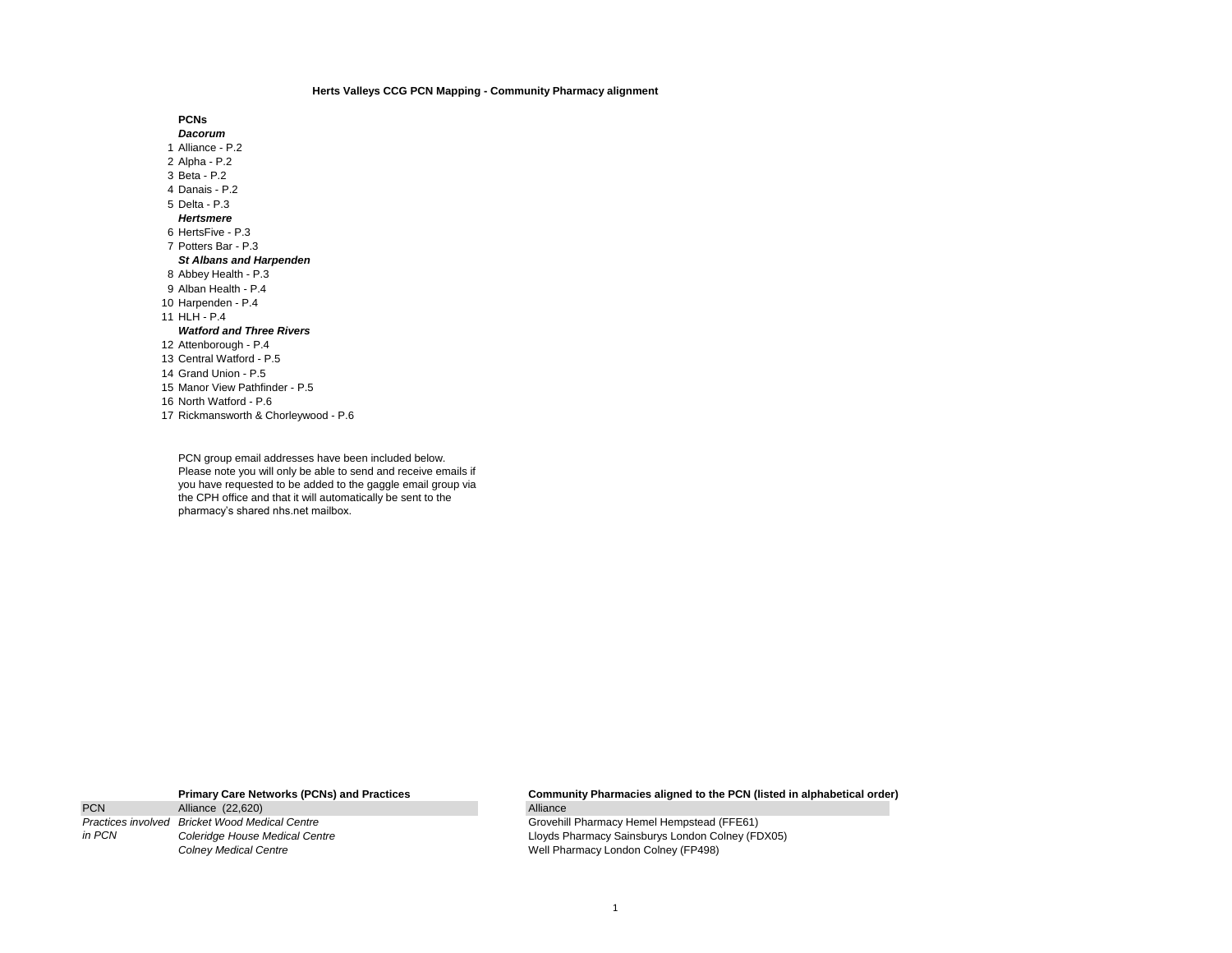### **Primary Care Networks (PCNs) and Practices Community Pharmacies aligned to the PCN (listed in alphabetical order)**

**Grovehill Medical Centre Mateurst 2008** 2014 Moodhall Pharmacy Hemel Hempstead (FLP62) *Theobald Medical Centre* **CP Lead: James Cameron, Grovehill Pharmacy Hemel Hempstead** *Woodhall Farm Medical Centre* [cpalliancedacorumpcn@gaggle.email](mailto:cpalliancedacorumpcn@gaggle.email)

| <b>PCN</b> | Alpha (36,978)                         | Alpha            |
|------------|----------------------------------------|------------------|
|            | Practices involved Gossoms End Surgery | Acorn            |
| in PCN     | <b>Manor Street Surgery</b>            | <b>Boots</b>     |
|            | <b>Rothschild House Surgery</b>        | HH D             |
|            |                                        | Hube             |
|            |                                        | Lloyd:           |
|            |                                        | Lloyd:           |
|            |                                        | Marky            |
|            |                                        | R <sub>oon</sub> |

# PCN Beta (37,776) Beta (37,776) *Practices involved*

*in PCN*

| <b>PCN</b> | Danais (28,845)                         | Danais  |
|------------|-----------------------------------------|---------|
|            | Practices involved Bennetts End Surgery | Bennett |
| in PCN     | <b>Everest House Surgery</b>            | Boots P |

# PCN Delta (33,571) Delta (33,571)

*Practices involved in PCN*

Acorn Chemist Berkhamsted (FFQ63) **Boots Pharmacy Berkhamsted (FPJ31) HH Dickman Chemist Berkhamsted (FGQ23)** Hubert Figg Pharmacy Berkhamsted (FLG84) Lloyds Pharmacy Chapel Street Tring (FGP13) Lloyds Pharmacy High Street Tring (FLH81) Markyate Pharmacy Markyate (FKG66) Rooneys Pharmacy Tring (FQ171) **CP Lead: Dheran Ladwa, HH Dickmans Chemist Berkhamsted** [cpalphapcn@gaggle.email](mailto:cpalphapcn@gaggle.email)

**Boots Pharmacy Marlowes Hemel Hempstead (FG698)** *Highfield Surgery* Boots Pharmacy Stoneycroft Hemel Hempstead (FN885) Parkwood Surgery **Byrons Pharmacy Hemel Hempstead (FKK17)** Byrons Pharmacy Hemel Hempstead (FKK17) Fernville Pharmacy Hemel Hempstead (FRT90) Gadebridge Pharmacy Hemel Hempstead (FDY82) Jupiter Chemist Hemel Hempstead (FJ228) Nash Chemists Hemel Hempstead (FH780) Superdrug Pharmacy Hemel Hempstead (FXP86) Woods Pharmacy Hemel Hempstead (FMY77) **CP Lead: Raj Patel, Woods Pharmacy Hemel Hempstead** [cpbetapcn@gaggle.email](mailto:cpbetapcn@gaggle.email)

**Bennetts End Pharmacy Hemel Hempstead (FL144) Boots Pharmacy Bennetts Gate Hemel Hempstead (FR871)** Lloyds Pharmacy Queens Square Hemel Hempstead (FJY68) Lloyds Pharmacy Everest House Hemel Hempstead (FL602) Tesco Pharmacy Hemel Hempstead (FGM13) Village Pharmacy Hemel Hempstead (FL149) **CP Lead: Barbara Megwara-Ekpe, Lloyds Pharmacy Hemel Hempstead** [cpdanaispcn@gaggle.email](mailto:cpdanaispcn@gaggle.email)

Boots Pharmacy Kings Langley (FQA92) *Haverfield Surgery* Lloyds Pharmacy Sainsburys Hemel Hempstead (FD248) *Lincoln House Surgery* Manor Pharmacy Bovingdon (FW452) Kings Langley Surgery **Surgery** Speedwell Pharmacy Hemel Hempstead (FM858) **CP Lead: Ali Mansour, Speedwell Pharmacy Hemel Hempstead** [cpdeltapcn@gaggle.email](mailto:cpdeltapcn@gaggle.email)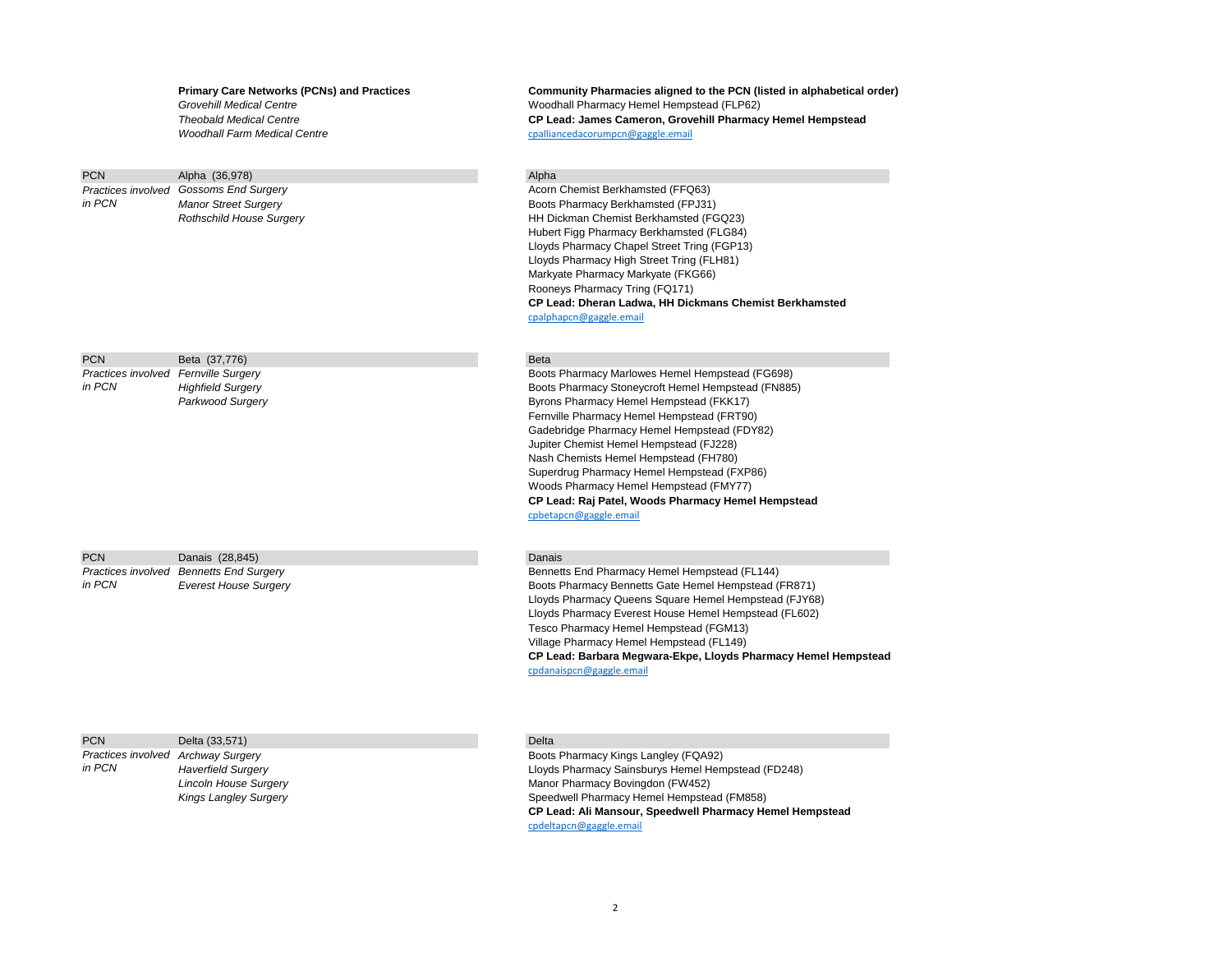| <b>PCN</b>                          | <b>Primary Care Networks (PCNs) and Practices</b><br>HertsFive (65,735) | Community Pharmacies aligned to the PCN (listed in alphabetical order)<br><b>HertsFive</b> |
|-------------------------------------|-------------------------------------------------------------------------|--------------------------------------------------------------------------------------------|
|                                     | Practices involved Fairbrook Medical Centre                             | Boots Pharmacy Borehamwood (FG233)                                                         |
| in PCN                              | <b>Little Bushey Surgery</b>                                            | Boots Pharmacy Radlett (FXJ42)                                                             |
|                                     | <b>Schopwick Surgery</b>                                                | CarePlus Pharmacy Borehamwood (FRW19) - distance selling                                   |
|                                     | The Grove Medical Centre                                                | Crown Pharmacy Shenley (FE734)                                                             |
|                                     | The Red House Surgery                                                   | Elstree Pharmacy Elstree (FWM98)                                                           |
|                                     |                                                                         | Gilberts Chemist Borehamwood (FWE38)                                                       |
|                                     |                                                                         | Greenlight Pharmacy Borehamwood (FF839)                                                    |
|                                     |                                                                         | Heath Pharmacy Bushey Heath (FMR14)                                                        |
|                                     |                                                                         | How Wood Pharmacy St Albans (FNX43)                                                        |
|                                     |                                                                         | Lister Chemist Bushey Heath (FC832)                                                        |
|                                     |                                                                         | Manor Pharmacy Radlett (FVD45)                                                             |
|                                     |                                                                         | MedMart Borehamwood (FFE46) - distance selling                                             |
|                                     |                                                                         |                                                                                            |
|                                     |                                                                         | Metro Pharmacy Borehamwood (FD707)<br>Tesco Pharmacy Borehamwood (FKE08)                   |
|                                     |                                                                         | Village Pharmacy Borehamwood (FVF26)                                                       |
|                                     |                                                                         |                                                                                            |
|                                     |                                                                         | Wellswood Pharmacy Borehamwood (FL491)                                                     |
|                                     |                                                                         | CP Lead: Lisa Olins, Crown Pharmacy Shenley<br>cphertsmerefivepcn@gaggle.email             |
|                                     |                                                                         |                                                                                            |
| <b>PCN</b>                          | Potters Bar (29,904)                                                    | Potters Bar                                                                                |
|                                     | Practices involved Annandale House                                      | Boots Pharmacy Potters Bar (FC501)                                                         |
| in PCN                              | <b>Highview Medical Centre</b>                                          | Elms Pharmacy Potters Bar (FQP65)                                                          |
|                                     | <b>Parkfield Medical Centre</b>                                         | Questmoor Pharmacy Potters Bar (FK837)                                                     |
|                                     |                                                                         | Tesco Pharmacy Potters Bar (FKA04)                                                         |
|                                     |                                                                         | CP Lead: Harshil Shah, Tesco Pharmacy Potters Bar                                          |
|                                     |                                                                         | cppottersbarpcn@gaggle.email                                                               |
|                                     |                                                                         |                                                                                            |
| <b>PCN</b>                          | Abbey Health (24,338)                                                   | <b>Abbey Health</b>                                                                        |
| Practices involved Maltings Surgery |                                                                         | Lloyds Pharmacy Sainsburys St Albans (FHH29)                                               |
| in PCN                              | Lattimore Surgery                                                       | Maltings Pharmacy St Albans (FHD16)                                                        |
|                                     |                                                                         | CP Lead: Vincenzo Geraci, Maltings Pharmacy St Albans                                      |
|                                     |                                                                         | cpabbeyhealthpcn@gaggle.email                                                              |
|                                     |                                                                         |                                                                                            |
| <b>PCN</b>                          | Alban Health (41,383)                                                   | Alban Health                                                                               |
|                                     | Practices involved Grange Street Surgery                                | Bricket Wood Pharmacy St Albans (FF077)                                                    |
| in PCN                              | <b>Midway Surgery</b>                                                   | Chiswell Pharmacy St Albans (FE259)                                                        |
|                                     | Parkbury House Surgery                                                  | Jade Pharmacy Parkbury House St Albans (FX119)                                             |
|                                     |                                                                         | Jade Pharmacy St Peters Street St Albans (FEJ67)                                           |
|                                     |                                                                         | Meera Pharmacy St Albans (FMH29)                                                           |
|                                     |                                                                         | Quadrant Pharmacy St Albans (FJ291)                                                        |
|                                     |                                                                         | Verulam Pharmacy St Albans (FWL51)                                                         |
|                                     |                                                                         | CP Lead: Rachel Solanki, Quadrant Pharmacy St Albans                                       |
|                                     |                                                                         | cpalbanhealthcarepcn@gaggle.email                                                          |
|                                     |                                                                         |                                                                                            |
|                                     |                                                                         |                                                                                            |

PCN Harpenden (37,448) Harpenden *Practices involved in PCN*

**Davenport House Surgery Boots Pharmacy Harpenden (FCQ86)**<br>
Elms Medical Practice **Boots Pharmacy Wheathampstead (F** *Elms Medical Practice* Manor Pharmacy Wheathampstead (FND95) Village Surgery **Manual Accord Provident Control of Control Control Control Control Control Control Control Control Control Of Manual Accord Control Of Manual Accord Control Of Manual Accord Control Of Manual Accord Contro**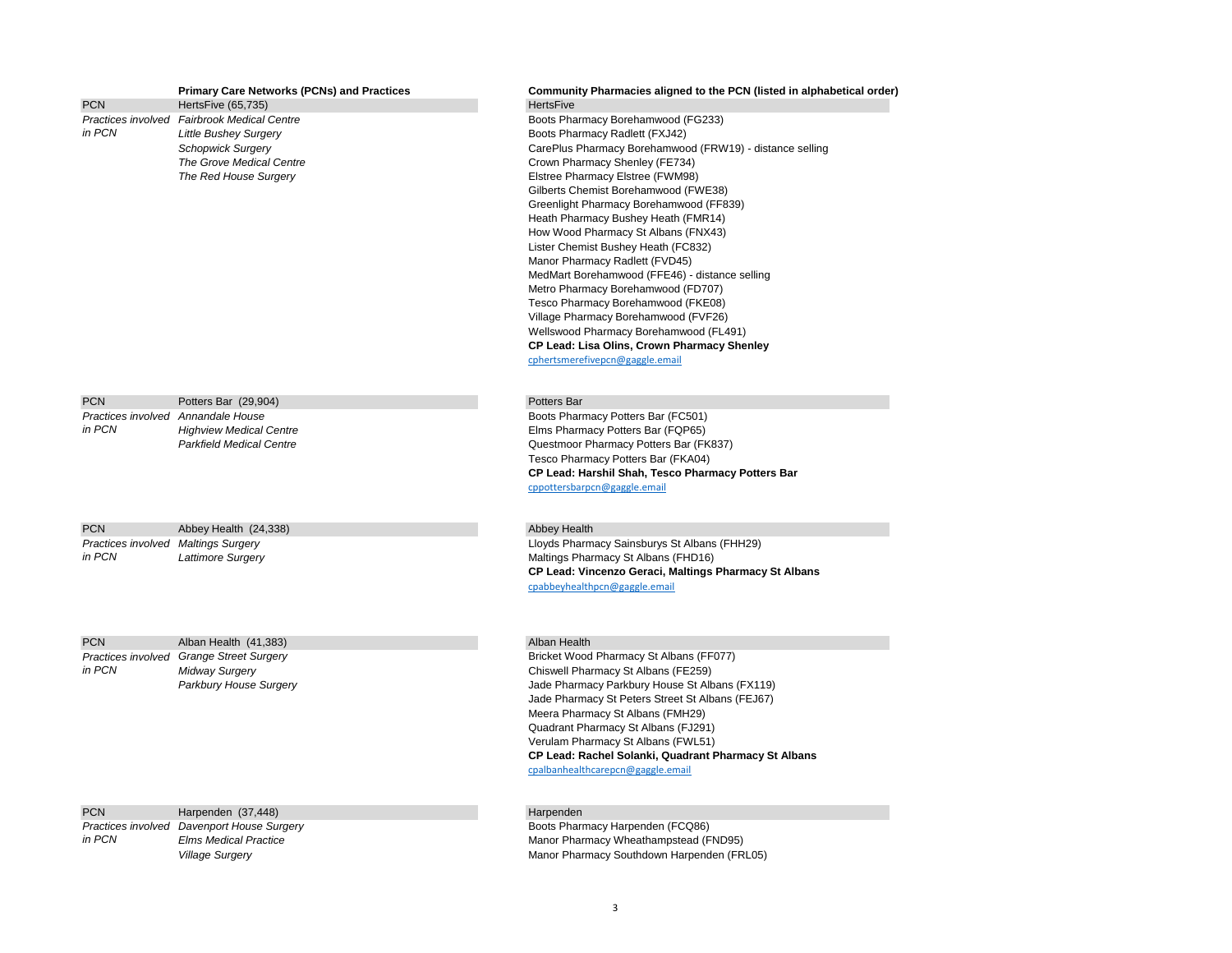# **Primary Care Networks (PCNs) and Practices Community Pharmacies aligned to the PCN (listed in alphabetical order)**

# PCN HLH (35.612) HLH (37.612) *Practices involved in PCN*

| <b>PCN</b> | Attenborough (35,789)                                              |
|------------|--------------------------------------------------------------------|
| in PCN     | Practices involved Attenborough Surgery<br><b>Consulting Rooms</b> |
|            |                                                                    |

| <b>PCN</b> | Central Watford (31,491)                          |
|------------|---------------------------------------------------|
|            | Practices involved Suthergrey House Medical Centr |
| in PCN     | The Elms Surgery                                  |
|            | <b>Watford Health Centre</b>                      |

| <b>PCN</b> | Grand Union (51,740)                     | <b>Grand Union</b> |
|------------|------------------------------------------|--------------------|
|            | Practices involved Baldwins Lane Surgery | Asda Pharma        |
| in PCN     | <b>Bridgewater Surgeries</b>             | Bridgewater        |
|            | Church Lane Surgery                      | Lloyds Pharr       |
|            | <b>Garston Medical Centre</b>            | Meriden Pha        |
|            | <b>New Road Surgery</b>                  | New Road P         |
|            |                                          |                    |

Manor Pharmacy Leyton Green Harpenden (FXQ89) Springfield Pharmacy Harpenden (FDD87) Topkins Pharmacy Harpenden (FL574) **CP Lead: Louise Laming, Manor Pharmacy Harpenden** [cpharpendenpcn@gaggle.email](mailto:cpharpendenpcn@gaggle.email)

**Boots Pharmacy St Albans (FA821)** *Hatfield Road Surgery* Crown Pharmacy Redbourn (FE879) *Jersey Farm Surgery* **Crescent Pharmacy St Albans (FJV96)** Crescent Pharmacy St Albans (FJV96) **Lodge Surgeries iMed Pharmacy St Albans (FA471)** Jhoots Pharmacy St Albans (FXM40) Morrisons Pharmacy St Albans (FD192) Normandy Chemist St Albans (FW384) Russell Avenue Pharmacy St Albans (FF031) St Albans Pharmacy St Albans (FJ874) **CP Lead: Jaymini Vibhakar, St Albans Pharmacy St Albans** [cphlhpcn@gaggle.email](mailto:cphlhpcn@gaggle.email)

### Attenborough

Abell Chemist Bushey (FH205) Chagrest Chemist Watford (FC049) DB Jones Pharmacy Watford (FHK04) Greenfield Pharmacy Watford (FM895) Prestwick Chemist South Oxhey (FDD59) Tee Kay Enterprises Bushey (FDR18) **CP Lead: Mohamed Pirmohamed, Abell Chemist Bushey** [cpattenboroughandtudorsurgerypcn@gaggle.email](mailto:cpattenboroughandtudorsurgerypcn@gaggle.email)

## **Central Watford**

**Summacy Intu Watford (FE997)** Boots Pharmacy Intu Watford (FE997) **Boots Pharmacy Waterfield Watford (FT141)** Cassiobury Pharmacy Watford (FDD60) Hintons Pharmacy Watford (FEX86) John Davis Pharmacy Watford (FFG14) MD Pharmacy Watford (FW072) Sigcare Pharmacy Watford (FPN12) - distance selling Superdrug Pharmacy Watford (FKX56) Tesco Pharmacy Watford (FCR72) **CP Lead: Naimesh Sarvaiya, John Davis Pharmacy Watford** [cpcentralwatfordpcn@gaggle.email](mailto:cpcentralwatfordpcn@gaggle.email)

Asda Pharmacy Watford (FVK50) **Bridgewater Pharmacy Watford (FWD77)** *Church Lane Surgery* Lloyds Pharmacy Sainsburys Watford (FQM73) **Meriden Pharmacy Garston (FC874) New Road Pharmacy Croxley Green (FC623)** Park Pharmacy Garston (FJL34) Wilyman Chemist Croxley Green (FTR79) **CP Lead: Kathy Haslam, Bridgewater Pharmacy Watford**